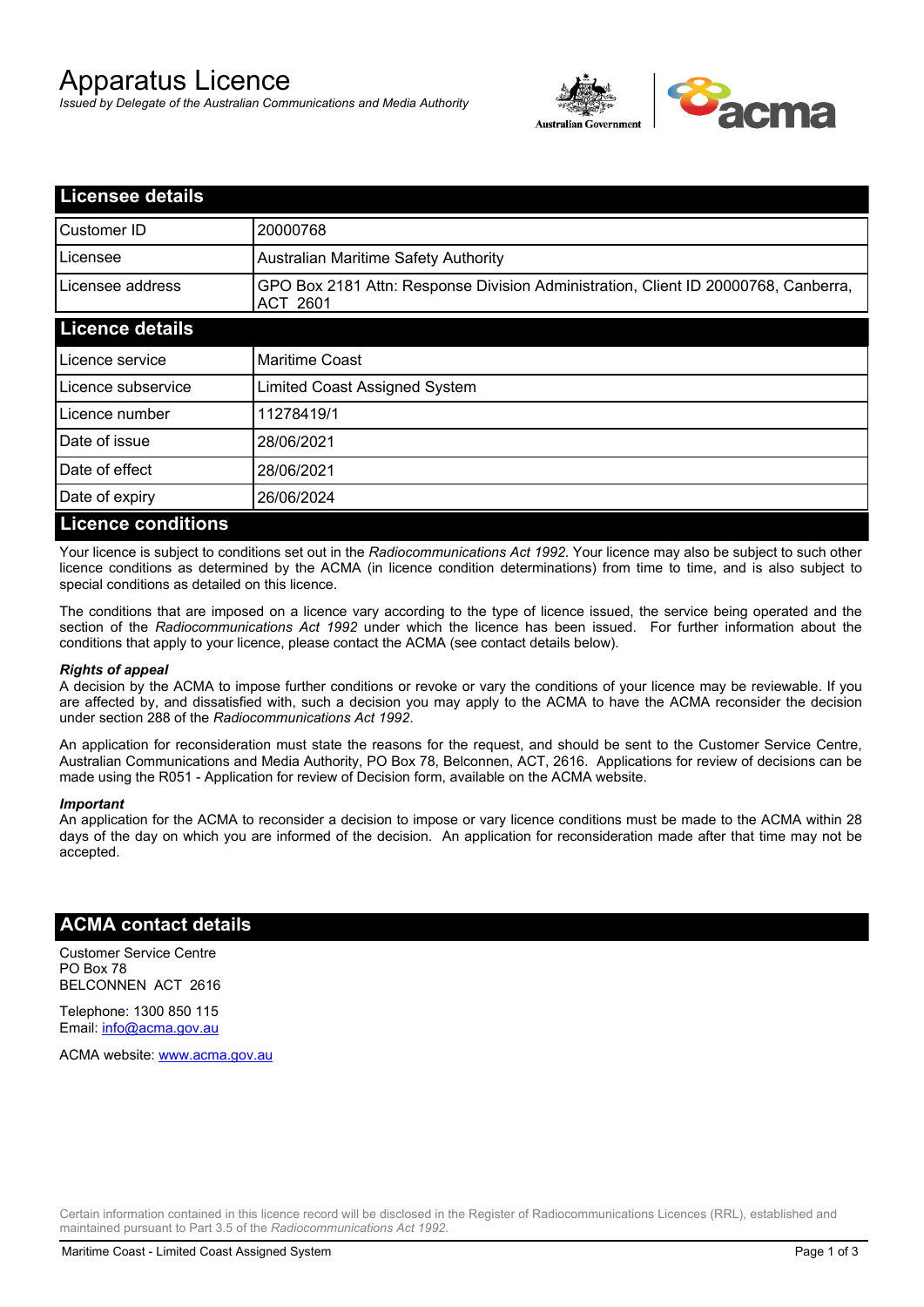## **Advisory Notes applying to licence no.: 11278419/1**

Conditions applicable to the operation of Limited Coast Assigned System authorised under this licence can be found in the Radiocommunications Licence Conditions (Apparatus Licence) Determination and the Radiocommunications Licence Conditions (Maritime Coast Licence) Determination. Copies of these determinations are available from the ACMA and from the ACMA home page (www.acma.gov.au).